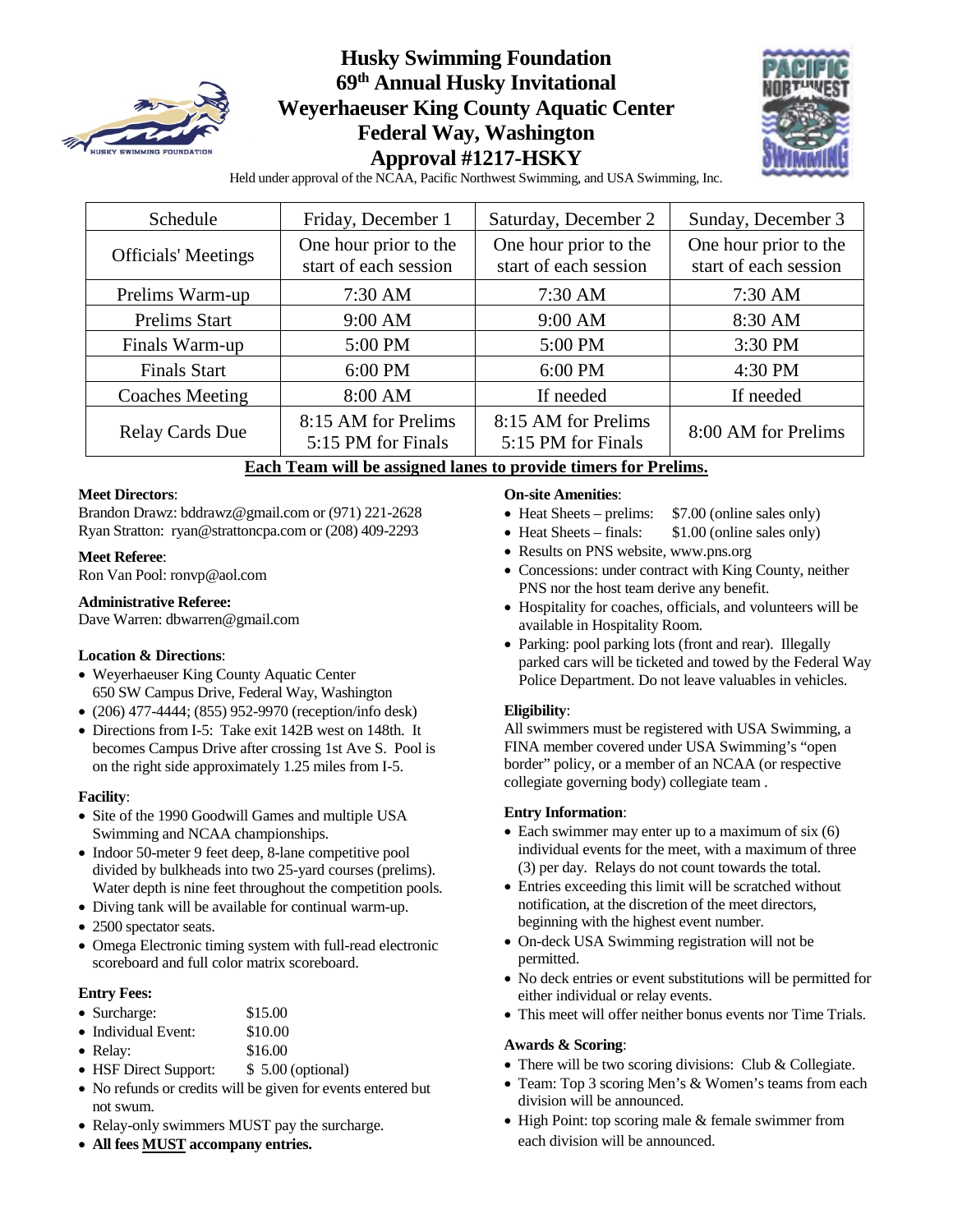#### **Awards & Scoring cont.:**

- Scoring: Top 24 of each individual event will compete in 3 heats of scoring finals. There will be 2 non-scoring heats of the 50 free, and 1 non-scoring heat of each 100 and 200 yard event.
- Individual: 32-28-27-26-25-24-23-22-20-17-16-15-14-13- 12-11-9-7-6-5-4-3-2-1
- Relays: 64-56-54-52-50-48-46-44-40-34-32-30-28-26-24- 22-18-14-12-10-8-6-4-2 (Only top two from any team may score)

### **Meet Rules**:

- Current USA Swimming rules will govern the meet.
- The time standards for this meet apply only to USA Swimming athletes. To enter an individual event, those swimmers must have met the event qualifying time in USA Swimming or FINA sanctioned, approved, or observed competition.
- There are NO time standards for collegiate swimmers.
- Events will be swum as prelims/finals except for relays and 1650 freestyle events which are single session timed finals.
- Prelims may be conducted in two courses, with the method for splitting the meet announced at the Friday coaches meeting.
- Finals will be conducted in one course only.
- 1650 freestyle: The top 8 men and top 8 women will swim in the finals session, all other heats will be seeded and swum fastest to slowest and will begin approximately two hours prior to the start of the finals session warm-up. Swimmers in the 1650 preliminaries must provide their own timer and lap counter. Lanes with no timer shall go unprotected. The 1650 may be limited to the top 32 entries.
- Relays: The top 8 seeds will swim during the finals session. All other relays will be swum with the preliminary heats. All heats of the 400 free relay will be swum during the preliminary session.

### **Scratch & No-show Procedures**:

- The meet will be pre-seeded based on team entries.
- Positive check-in will be required for the 1650, all relays (to be seeded), and all Sunday finals events. Check-in procedures will be reviewed at the first coaches meeting.
- Prelims there is no penalty to the athlete for failing to swim in a preliminary heat.
- Finals swimmers should report to the Clerk of Course within 30 minutes of the announced qualifiers for that race that they may not intend to compete and should further declare to the Administrative Referee their final intentions within thirty (30) minutes following their last individual preliminary (not timed final) event. Swimmers who are seeded into any heats of Finals and fail to swim will be barred from further competition in the meet, including Relays.
- Relays relay forms shall be returned to the Clerk of Course by times stated above, however, they may be changed up to the time of the swim.

### **Warm Up Procedures**:

- Feet first entry only at pool ends. NO DIVING.
- Circle swim counter-clockwise only.
- Last half hour of each warm up:
- Lanes 1 &  $8$  pace lanes
- Lanes  $2 \& 7$  sprint lanes, dive starts
- $\blacksquare$  Lanes 3, 4, 5 & 6 general warm up
- Additional lanes upon request of the Meet Referee.
- Pool closes promptly five (5) minutes prior to the start of competition.
- Warm-up may be modified at the discretion of the Meet Referee.
- Warm-ups other than designated times must be arranged directly with the King County Aquatic Center (206)296- 4444.

#### **Safety**:

- No diving from the blocks except for designated sprint lanes during designated times in main pool.
- Jumping into the pool is not allowed.
- Enter the pool only at the ends.
- The space between the bulkheads is closed at all times.
- Backstroke swimmers must enter the water feet first prior to their race. All swimmers must enter feet first during warm-ups.
- Deck Marshals will be assigned to supervise the warm-up. Deck Marshals have the authority to remove any swimmer or coach who does not follow the safety rules during warm up, or the meet.
- Coaches are responsible for their team's swimmers throughout the meet, including warm-up and warm-down periods. All participating swimmers must be under the supervision of a USA Swimming member coach, a FINAmember coach covered under USA Swimming's "open border" policy, or an NCAA coach and may not enter the water at any time unless under the supervision of said coach.
- All participating swimmers must be certified by a USA Swimming member coach, FINA-member coach covered under USA Swimming's "open border" policy, or NCAA member coach as being proficient performing a racing start or must start each race in the water. When unaccompanied by an appropriate member-coach, it is the responsibility of the swimmer or of the swimmer's guardian to ensure compliance with this requirement.

#### **Other notes**:

- The competition course has been certified in accordance with 104.2.2C(4). The copy of such certification is on file with USA Swimming.
- In granting this approval it is understood and agreed the NCAA, Pacific Northwest Swimming, and USA Swimming shall be free from any liabilities or claims for damages arising by reason of injuries to anyone during the conduct of the event.
- Only authorized volunteers and meet personnel are allowed on deck. All others must remain in the designated spectator area or in the public lobbies and are not allowed on deck in the racing venue unless timing for an event or volunteering with the management of the meet.
- Alcoholic Beverages, tobacco products of any kind, and glass containers are not allowed in the swimming venue.
- Any act of theft, vandalism, or similar action will result in immediate disqualification from the meet and the loss of any points accumulated by the individual toward team individual high point awards.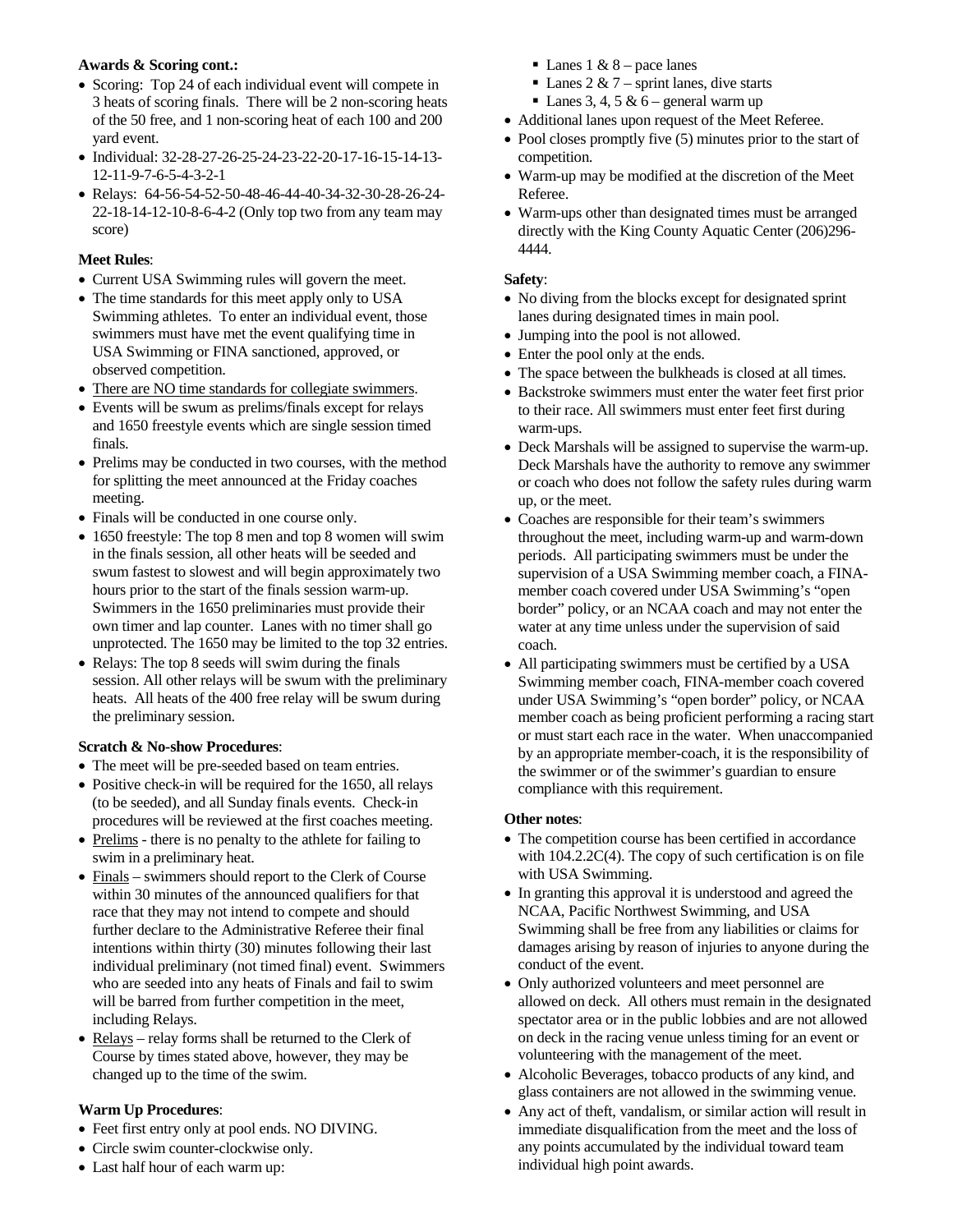#### **Other notes cont.**:

- Team Area: Please keep your area clean, and pick up all trash before leaving each session.
- **Each team will be assigned lanes to provide timers for prelims and finals.**
- Use of audio or visual recording devices, including a cell phone, is not permitted in changing areas, rest rooms or locker rooms.
- Deck changes are prohibited.
- Shaving is prohibited throughout the facility.
- The flying of a drone, or any other flying apparatus, is prohibited over the venue (pools, athlete/coach areas, spectator areas, and open-ceiling locker rooms) any time athletes, coaches, officials, and/or spectators are present.

#### **ENTRY SUBMITTAL INFORMATION**: **Entries will only be accepted upon receipt of all of the following prior to the entry deadline of Monday, November 20th at 6:00pm.**

- 1. CL2 file exported from Team Manager or SDIF file from TeamUnify.
- 2.Meet Entry Report showing individual and relay entries (Word or PDF).
- 3.Team Information & Entry Summary Form (scan and email with entries or mail with check).
- 4.All Meet Entry Fees. Please make checks payable to **Husky Swimming Foundation**.

#### **Submittal Formats & Notes**:

- Incomplete entries will not be processed.
- Meet Entry Report or equivalent hardcopy must include full name of team/school, and for each swimmer, first and last names, USA Swimming number (if applicable), gender, and events entered with entry times.
- Relay-only swimmers must be listed on the Meet Entry Report or equivalent. Recheck all entries as no additional entries or corrections will be accepted after the deadline.
- Entries sent to the Meet Director will not be processed!

#### **LATE ENTRIES:**

- Swimmers who achieve a first-time individual qualifying standard between the meet entry deadline (Monday, 11/20) and Sunday of the following weekend (11/26) may be sent by email. These times may not be used to improve the seed time of a previously submitted entry.
- Relay email entries will not be accepted after the 11/20 deadline.

#### **ELECTRONIC ENTRY ADDRESS**:

Patty Stratton: [stratton@cableone.net](mailto:stratton@cableone.net)

#### **FAX INFO TO**:

Attn: Patty Stratton (208) 342-8962

#### **MAIL FORMS & FEES TO:**

Patty Stratton, 2017 S. Roosevelt St., Boise, ID 83705

| <b>Event Order</b>                           |                                   |                                                |                 |                          |  |  |  |  |
|----------------------------------------------|-----------------------------------|------------------------------------------------|-----------------|--------------------------|--|--|--|--|
| Women's Event#                               | <b>Standard</b>                   | <b>Friday Prelims</b>                          | <b>Standard</b> | Men's Event#             |  |  |  |  |
| $\mathbf{1}$                                 | <b>NTS</b>                        | 200 yard Free Relay                            | <b>NTS</b>      | $\overline{c}$           |  |  |  |  |
| 3                                            | 5:19.49                           | 500 yard Free                                  | 4:56.99         | $\overline{\mathcal{A}}$ |  |  |  |  |
| 5                                            | 2:15.69                           | 200 yard Individual Medley                     | 2:03.29         | 6                        |  |  |  |  |
| 7                                            | 25.99                             | 50 yard Free                                   | 23.19           | 8                        |  |  |  |  |
| 9                                            | <b>NTS</b>                        | 400 yard Medley Relay                          | <b>NTS</b>      | 10                       |  |  |  |  |
|                                              |                                   | <b>Friday Finals - Same order as prelims</b>   |                 |                          |  |  |  |  |
|                                              |                                   | <b>Saturday Prelims</b>                        |                 |                          |  |  |  |  |
| 11                                           | <b>NTS</b>                        | 200 yard Medley Relay                          | <b>NTS</b>      | 12                       |  |  |  |  |
| 13                                           | 4:49.89                           | 400 yard Individual Medley                     | 4:23.99         | 14                       |  |  |  |  |
| 15                                           | 1:00.89                           | 100 yard Butterfly                             | 55.19           | 16                       |  |  |  |  |
| 17                                           | 2:00.19                           | 200 yard Free                                  | 1:50.89         | 18                       |  |  |  |  |
| 19                                           | 1:09.89                           | 100 yard Breaststroke                          | 1:02.89         | 20                       |  |  |  |  |
| 21                                           | 1:01.89                           | 100 yard Backstroke                            | 56.69           | 22                       |  |  |  |  |
| 23                                           | 800 yard Free Relay<br><b>NTS</b> |                                                | <b>NTS</b>      | 24                       |  |  |  |  |
|                                              |                                   | <b>Saturday Finals - Same order as prelims</b> |                 |                          |  |  |  |  |
|                                              |                                   | <b>Sunday Prelims</b>                          |                 |                          |  |  |  |  |
| 25                                           | 18:23.29                          | 1650 yard Freestyle*                           | 17:15.99        | 26                       |  |  |  |  |
|                                              |                                   | (*Please see Meet Rules above)                 |                 |                          |  |  |  |  |
| 27                                           | 2:13.59                           | 200 yard Backstroke                            | 2:02.19         | 28                       |  |  |  |  |
| 29                                           | 56.69                             | 100 yard Free                                  | 50.99           | 30                       |  |  |  |  |
| 31                                           | 2:29.99                           | 200 yard Breaststroke                          | 2:18.89         | 32                       |  |  |  |  |
| 33                                           | 2:14.59                           | 200 yard Butterfly                             | 2:00.99         | 34                       |  |  |  |  |
| 35                                           | <b>NTS</b>                        | 400 yard Free Relay                            | <b>NTS</b>      | 36                       |  |  |  |  |
| <b>Sunday Finals - Same order as prelims</b> |                                   |                                                |                 |                          |  |  |  |  |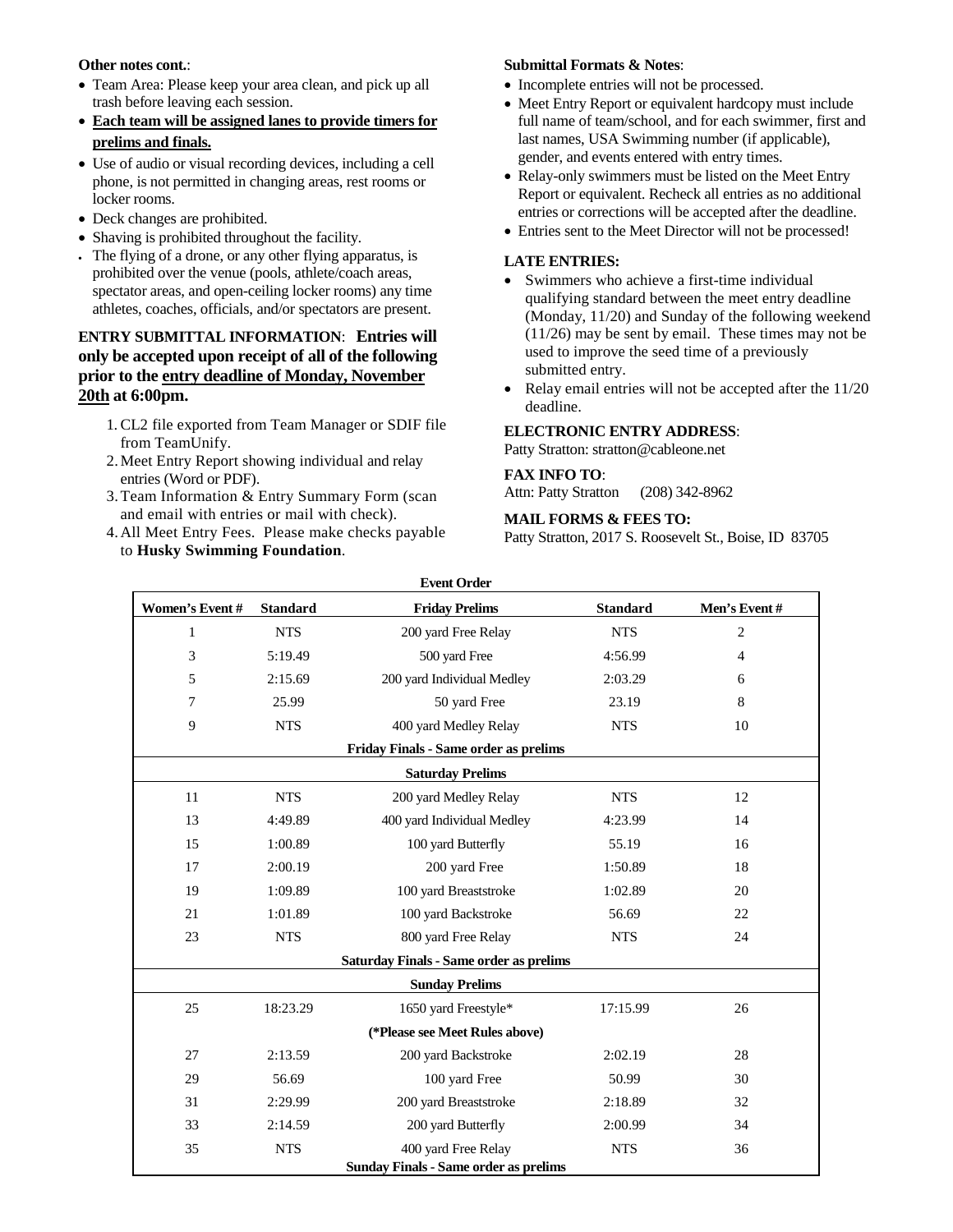## **Husky Swimming Foundation 69th Annual Husky Invitational Federal Way, WA December 1 – 3, 2017**

# **TEAM INFORMATION**

| <b>TEAM INFORMATION</b><br>(Please include the Team Information Form if sending entries electronically.)                                                                                                            |         |    |                |  |
|---------------------------------------------------------------------------------------------------------------------------------------------------------------------------------------------------------------------|---------|----|----------------|--|
|                                                                                                                                                                                                                     |         |    |                |  |
|                                                                                                                                                                                                                     |         |    |                |  |
|                                                                                                                                                                                                                     |         |    |                |  |
|                                                                                                                                                                                                                     |         |    |                |  |
|                                                                                                                                                                                                                     |         |    |                |  |
| While in Federal Way our coach can be reached at: ______________________________                                                                                                                                    |         |    |                |  |
| I have read the meet information and attest that all swimmers entered are athlete<br>members of USA Swimming, of a FINA member covered under USA Swimming's "Open<br>Border" policy, or of an NCAA collegiate team. |         |    |                |  |
| <b>ENTRY SUMMARY</b>                                                                                                                                                                                                |         |    |                |  |
|                                                                                                                                                                                                                     |         |    | $\sim$         |  |
| <b>EXECUTE:</b> HSF Direct Support x \$5.00/swimmer =                                                                                                                                                               |         |    | $$$ (optional) |  |
| Individual Events x \$10.00 each                                                                                                                                                                                    | $=$ $-$ |    | $\zeta$        |  |
| Relays x \$16.00 each                                                                                                                                                                                               |         |    |                |  |
| <b>Team Total</b>                                                                                                                                                                                                   | Ξ       | \$ |                |  |
| (Make Checks Payable to Husky Swimming Foundation)                                                                                                                                                                  |         |    |                |  |

## **ENTRY DEADLINE – 6:00 pm Monday, November 20, 2017**

**Mail Team Information Form and Check to: Husky Invitational Swim Meet c/o Patty Stratton 2017 S. Roosevelt Street Boise, ID 83705**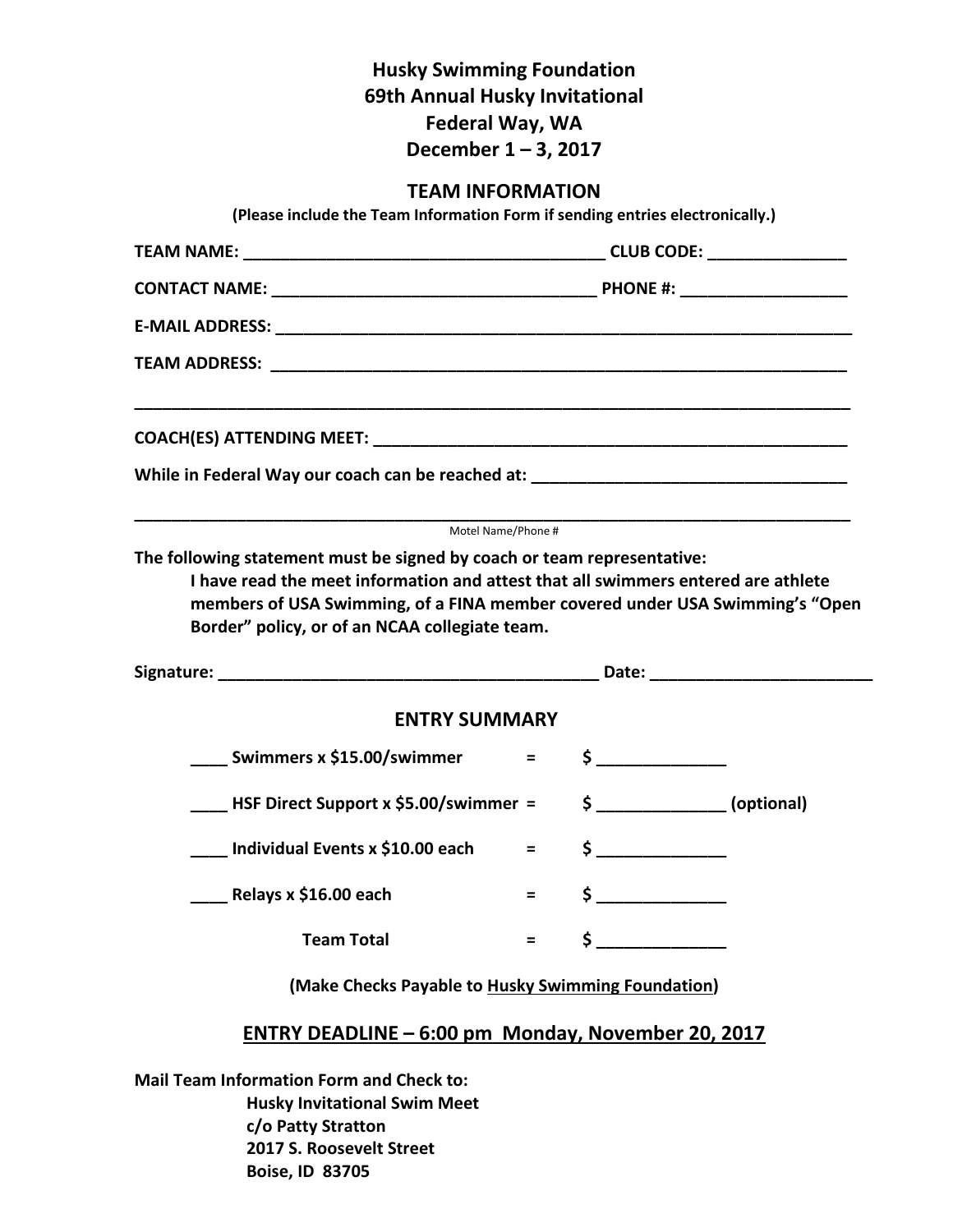# **Husky Swimming Foundation 69th Annual Husky Invitational Federal Way, WA December 1 - 3, 2017**

## **RELAY FORM**

| <b>Team Name:</b>       |                      |
|-------------------------|----------------------|
| <b>Team Code:</b>       | <b>LSC Code:</b>     |
| Coach:                  | <b>Home Phone:</b>   |
| <b>Coach's USA ID#:</b> | <b>Office Phone:</b> |
| <b>E-Mail Address:</b>  | <b>Cell Phone:</b>   |

**Enter the time only for each relay team in the appropriate place below. Swimmer names will be required on the relay entry forms provided at the meet.**

| Event #        | Event                           | Team A | Team B | Team C | <b>Team D</b> |
|----------------|---------------------------------|--------|--------|--------|---------------|
| 1              | Women's 200 Freestyle Relay     |        |        |        |               |
| $\overline{2}$ | Men's 200 Freestyle Relay       |        |        |        |               |
| 9              | <b>Women's 400 Medley Relay</b> |        |        |        |               |
| 10             | Men's 400 Medley Relay          |        |        |        |               |
| 11             | <b>Women's 200 Medley Relay</b> |        |        |        |               |
| 12             | Men's 200 Medley Relay          |        |        |        |               |
| 23             | Women's 800 Free Relay          |        |        |        |               |
| 24             | Men's 800 Free Relay            |        |        |        |               |
| 25             | Women's 400 Free Relay          |        |        |        |               |
| 26             | Men's 400 Free Relay            |        |        |        |               |

**Relays = \$16.00/Relay**